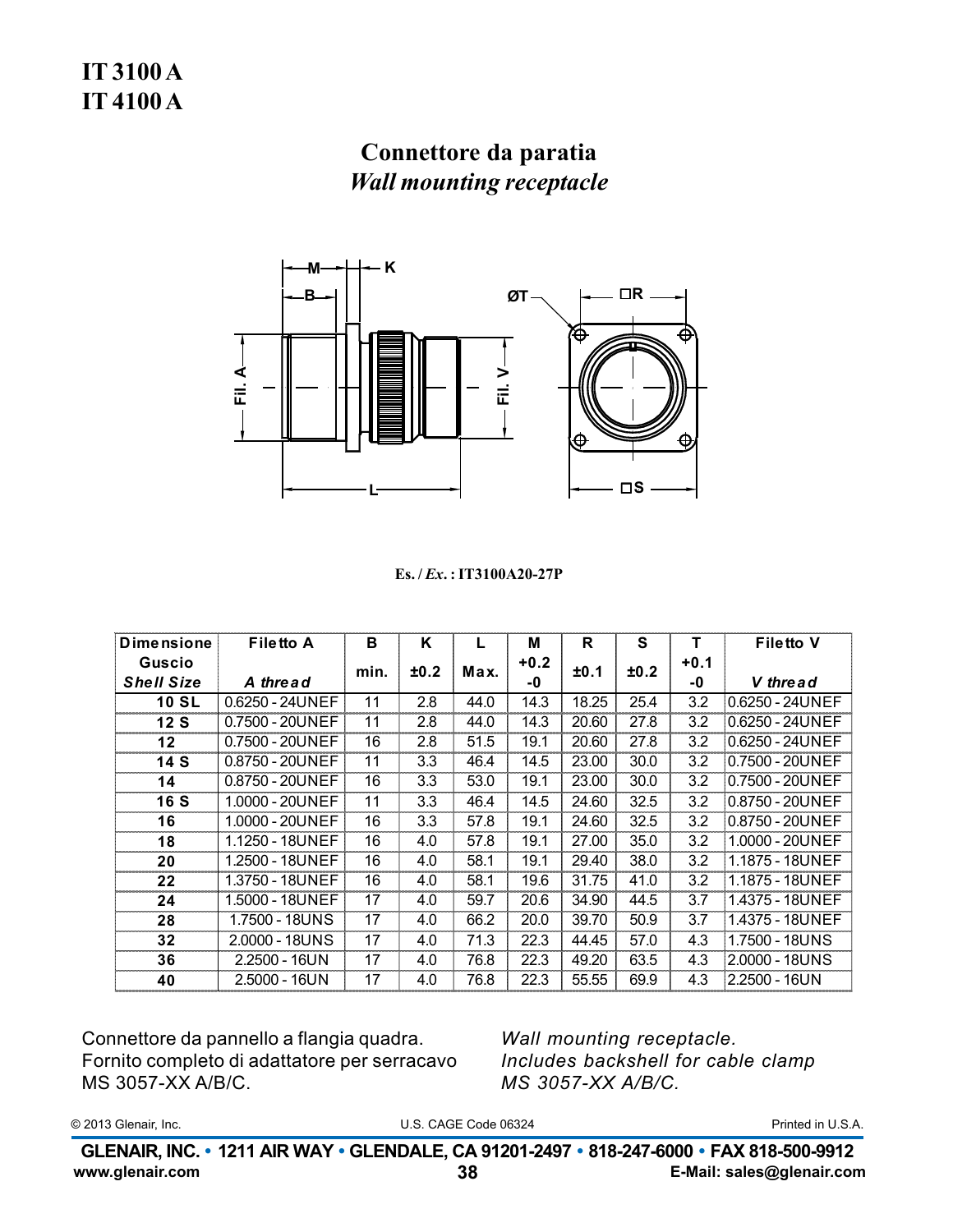

#### Es./*Ex.*: IT3100A20-27PPHM11

| <b>Dimensione</b>           |          | <b>Filetto A</b> | в    | C                                       | K    |      | M            | R     | S    | т            |
|-----------------------------|----------|------------------|------|-----------------------------------------|------|------|--------------|-------|------|--------------|
| Guscio<br><b>Shell Size</b> | P.N. PHM | A thread         | min. | $min. \div Max.$                        | ±0.2 | Max. | $+0.2$<br>-0 | ±0.1  | ±0.2 | $+0.1$<br>-0 |
| <b>10 SL</b>                | 9        | 0.6250 - 24UNEFI | 11   | $2 + 9$                                 | 2.8  | 60   | 14.3         | 18.25 | 25.4 | 3.2          |
| 12S                         | 11       | 0.7500 - 20UNEF  | 11   | $2 + 11$                                | 2.8  | 60   | 14.3         | 20.60 | 27.8 | 3.2          |
| $12 \,$                     | 11       | 0.7500 - 20UNEF  | 16   | $2 + 11$                                | 2.8  | 60   | 19.1         | 20.60 | 27.8 | 3.2          |
| 14 S                        | 11       | 0.8750 - 20UNEF  | 11   | $2 + 11$                                | 3.3  | 60   | 14.5         | 23.00 | 30.0 | 3.2          |
| 14                          | 11       | 0.8750 - 20UNEF  | 16   | $2 + 11$                                | 3.3  | 60   | 19.1         | 23.00 | 30.0 | 3.2          |
| <b>16 S</b>                 | 11       | 1.0000 - 20UNEF  | 11   | $2 + 11$                                | 3.3  | 60   | 14.5         | 24.60 | 32.5 | 3.2          |
| 16                          | 11       | 1.0000 - 20UNEF  | 16   | $2 + 11$                                | 3.3  | 70   | 19.1         | 24.60 | 32.5 | 3.2          |
| 18                          | 11/18    | 1.1250 - 18UNEF  | 16   | $2 \div 11/9 \div 16.5$                 | 4.0  | 70   | 19.1         | 27.00 | 35.0 | 3.2          |
| 20                          | 11/18    | 1.2500 - 18UNEF  | 16   | $2+11/9+16.5$                           | 4.0  | 70   | 19.1         | 29.40 | 38.0 | 3.2          |
| 22                          | 18       | 1.3750 - 18UNEF  | 16   | $9 \div 16.5$                           | 4.0  | 70   | 19.6         | 31.75 | 41.0 | 3.2          |
| 24                          | 18/22/24 | 1.5000 - 18UNEFI | 17   | $9 \div 16.5 / 15 \div 20 / 19 \div 24$ | 4.0  | 80   | 20.6         | 34.90 | 44.5 | 3.7          |
| 28                          | 18/22/24 | 1.7500 - 18UNS   | 17   | $9 \div 16.5 / 15 \div 20 / 19 \div 24$ | 4.0  | 80   | 20.0         | 39.70 | 50.9 | 3.7          |
| 32                          | 22/24    | 2.0000 - 18UNS   | 17   | 15÷20 / 19÷24                           | 4.0  | 80   | 22.3         | 44.45 | 57.0 | 4.3          |
| 36                          | 35       | $2.2500 - 16UN$  | 17   | $23 \div 35$                            | 4.0  | 95   | 22.3         | 49.20 | 63.5 | 4.3          |
| 40                          | 35       | $2.5000 - 16UN$  | 17   | $23 \div 35$                            | 4.0  | 95   | 22.3         | 55.55 | 69.9 | 4.3          |

Connettore da pannello flangia quadra. Fornito completo di serracavo PHM. Garantisce una ottima tenuta meccanica sul cavo e ambientale se provvisto di appositi O-Ring.

### Wall mounting receptacle.

Includes a PHM cable clamp that assures an excellent mechanical and waterproof seal if used with the correct neoprene sealing sleeves. No grommet supplied.

|  | © 2013 Glenair, Inc. |  |
|--|----------------------|--|
|--|----------------------|--|

U.S. CAGE Code 06324

Printed in U.S.A.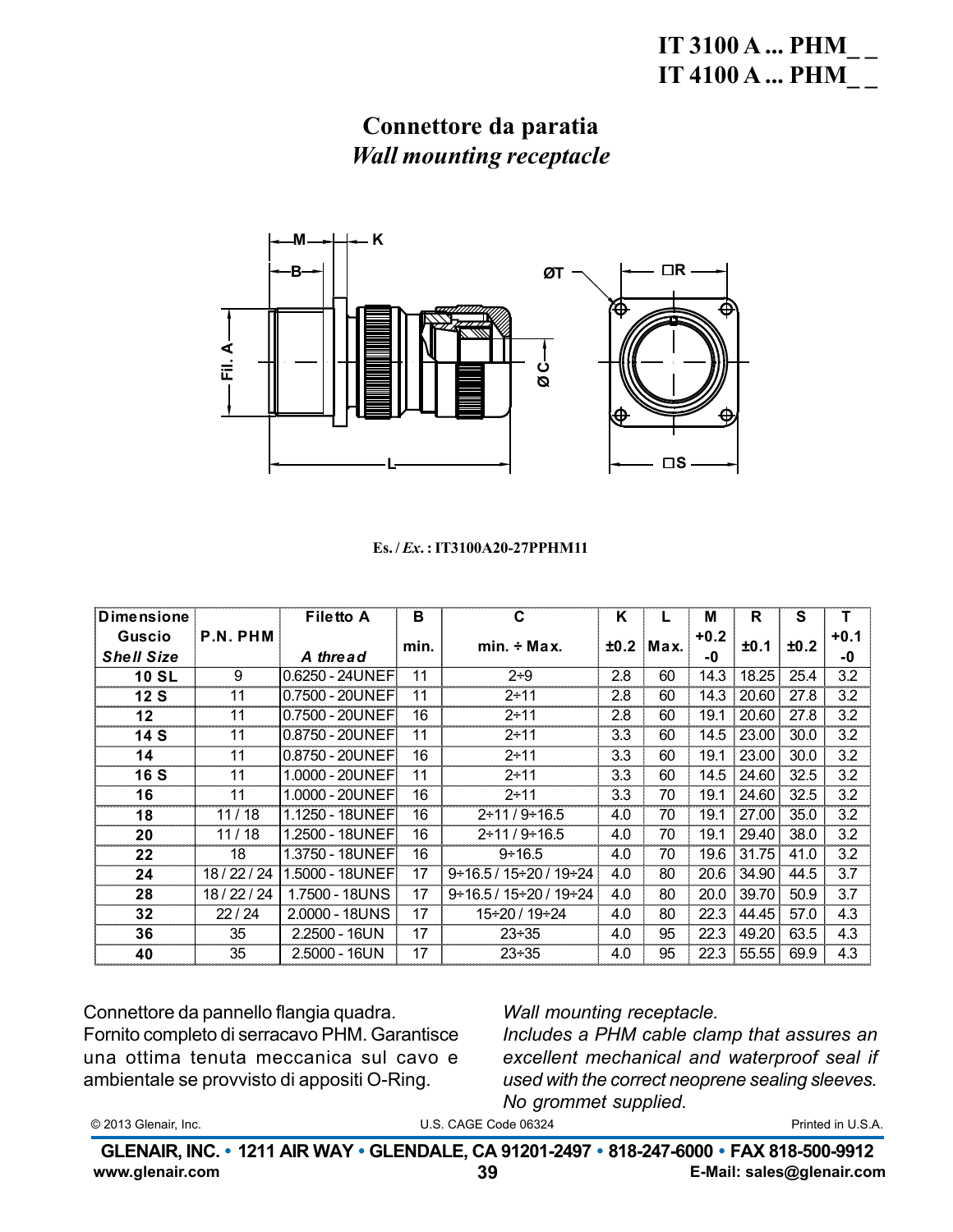

Es. / Ex. : IT3100F20-27P

| <b>Dimensione</b> | <b>Filetto A</b>         | в    | ĸ    | L     | м      | R     | S    | т      |
|-------------------|--------------------------|------|------|-------|--------|-------|------|--------|
| Guscio            |                          | min. | ±0.2 | Max.  | $+0.2$ | ±0.1  | ±0.2 | $+0.1$ |
| <b>Shell Size</b> | A thread                 |      |      |       | -0     |       |      | -0     |
| <b>10 SL</b>      | 0.6250 - 24UNEF          | 11   | 2.8  | 55.0  | 14.3   | 18.25 | 25.4 | 3.2    |
| 12S               | 0.7500 - 20UNEF          | 11   | 2.8  | 55.0  | 14.3   | 20.60 | 27.8 | 3.2    |
| 12                | 0.7500 - 20UNEF          | 16   | 2.8  | 62.5  | 19.1   | 20.60 | 27.8 | 3.2    |
| 14S               | 0.8750 - 20UNEF          | 11   | 3.3  | 58.4  | 14.5   | 23.00 | 30.0 | 3.2    |
| 14                | 0.8750 - 20UNEF          | 16   | 3.3  | 65.0  | 19.1   | 23.00 | 30.0 | 3.2    |
| 16 S              | 1.0000 - 20UNEF          | 11   | 3.3  | 60.4  | 14.5   | 24.60 | 32.5 | 3.2    |
| 16                | 1.0000 - 20UNEF          | 16   | 3.3  | 71.8  | 19.1   | 24.60 | 32.5 | 3.2    |
| 18                | 1.1250 - 18UNEF          | 16   | 4.0  | 77.8  | 19.1   | 27.00 | 35.0 | 3.2    |
| 20                | 1.2500 - 18UNEF          | 16   | 4.0  | 74.0  | 19.1   | 29.40 | 38.0 | 3.2    |
| 22                | 1.3750 - 18UNEF          | 16   | 4.0  | 74.0  | 19.6   | 31.75 | 41.0 | 3.2    |
| 24                | 1.5000 - 18UNEF          | 17   | 4.0  | 76.7  | 20.6   | 34.90 | 44.5 | 3.7    |
| 28                | 1.7500 - 18UNS           | 17   | 4.0  | 83.2  | 20.0   | 39.70 | 50.9 | 3.7    |
| 32                | $2.0000 - 18 \text{UNS}$ | 17   | 4.0  | 90.3  | 22.3   | 44.45 | 57.0 | 4.3    |
| 36                | $2.2500 - 16UN$          | 17   | 4.0  | 96.8  | 22.3   | 49.20 | 63.5 | 4.3    |
| 40                | $2.5000 - 16UN$          | 17   | 4.0  | 115.8 | 22.3   | 55.55 | 69.9 | 4.3    |

Connettore da pannello flangia quadra. Fornito completo di zoccolo isolante, adattatore e serracavo MS 3057 classe A.

Wall mounting receptacle. Includes insulating grommet, backshell and class A cable clamp MS 3057.

© 2013 Glenair, Inc.

U.S. CAGE Code 06324

Printed in U.S.A.

GLENAIR, INC. • 1211 AIR WAY • GLENDALE, CA 91201-2497 • 818-247-6000 • FAX 818-500-9912 www.glenair.com 40 E-Mail: sales@glenair.com